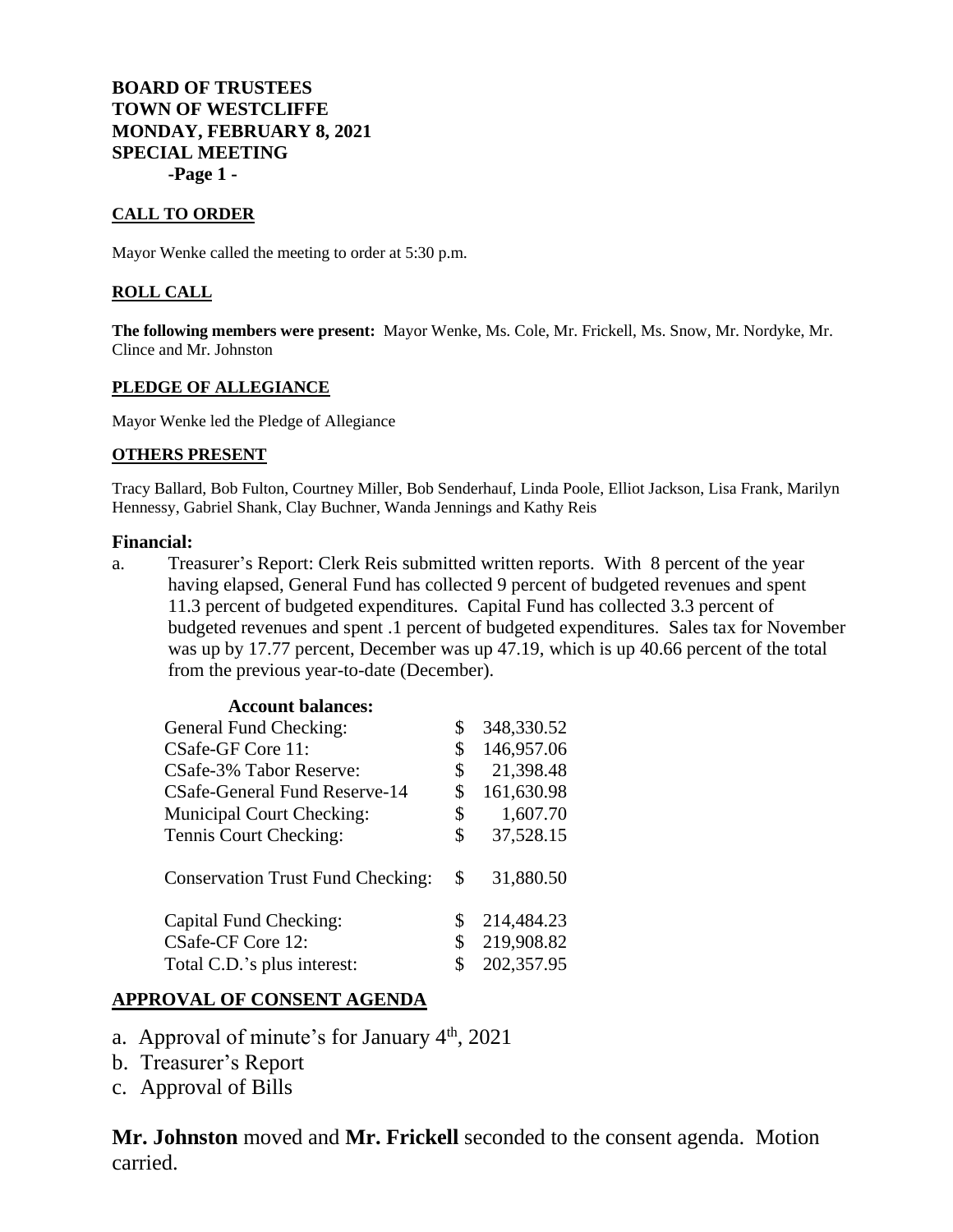## **OLD BUSINESS**

## **a. Consideration of request to approve the lease/maintenance agreement between the Town and San Isabel Land Protection Trust.**

Attorney Buchner reported that after conversations with Silt's attorney and Linda Poole. We are working on an agreement; it has not been reached yet. Once the draft is ready for review, SILT's board will need to review, possibly make changes prior to coming back here for review.

Mayor Wenke asked that this be put on the March agenda.

#### **b. Consideration of approving Resolution #1-2021 amending Resolution #11-2020.**

Resolution 11-2020 was declaring the Town's commitment to indemnify its police officers against liability under Senate Bill 20-217. After further consideration we asked the attorney to amend it to remove the liability for the Town, while still supporting our law enforcement. Mayor Wenke read the resolution into the record.

**ACTION: Ms. Snow** moved and **Ms. Cole** seconded to approve Resolution #1-2021 amending Resolution #11-2020. Motion carried.

#### **NEW BUSINESS**

**a. Consideration of request to partner with Rivian Automotive to install two charging stations in the Town**.

The agenda request was pulled by Rivian Automotive.

**b. Update by Frontier Pathways and consideration of request to approve EV charging stations in the town-Bob Fulton.**

Mr. Fulton stated the Frontier Pathway and Historic Scenic Byway is trying to electrify the all twenty-six of the Byways. We need a level 3 charger, which is a fast charger.

The Colorado Office of Economic Development and the Colorado Energy Office are working with individuals and municipalities to install these EV charging stations.

A level three charging station can cost between \$30,000 to \$50,000. Charge Ahead of Colorado will provide an 80% grant up to \$35,000. Black Hill is also involved, they will fund up to \$35,000, which can be used for the 20% match. That would also cover the installation. All is needed is a place to put it. We would be the meter owner. The owner of the car will pay for the electric used. He clarified that the Town would be the meter owner.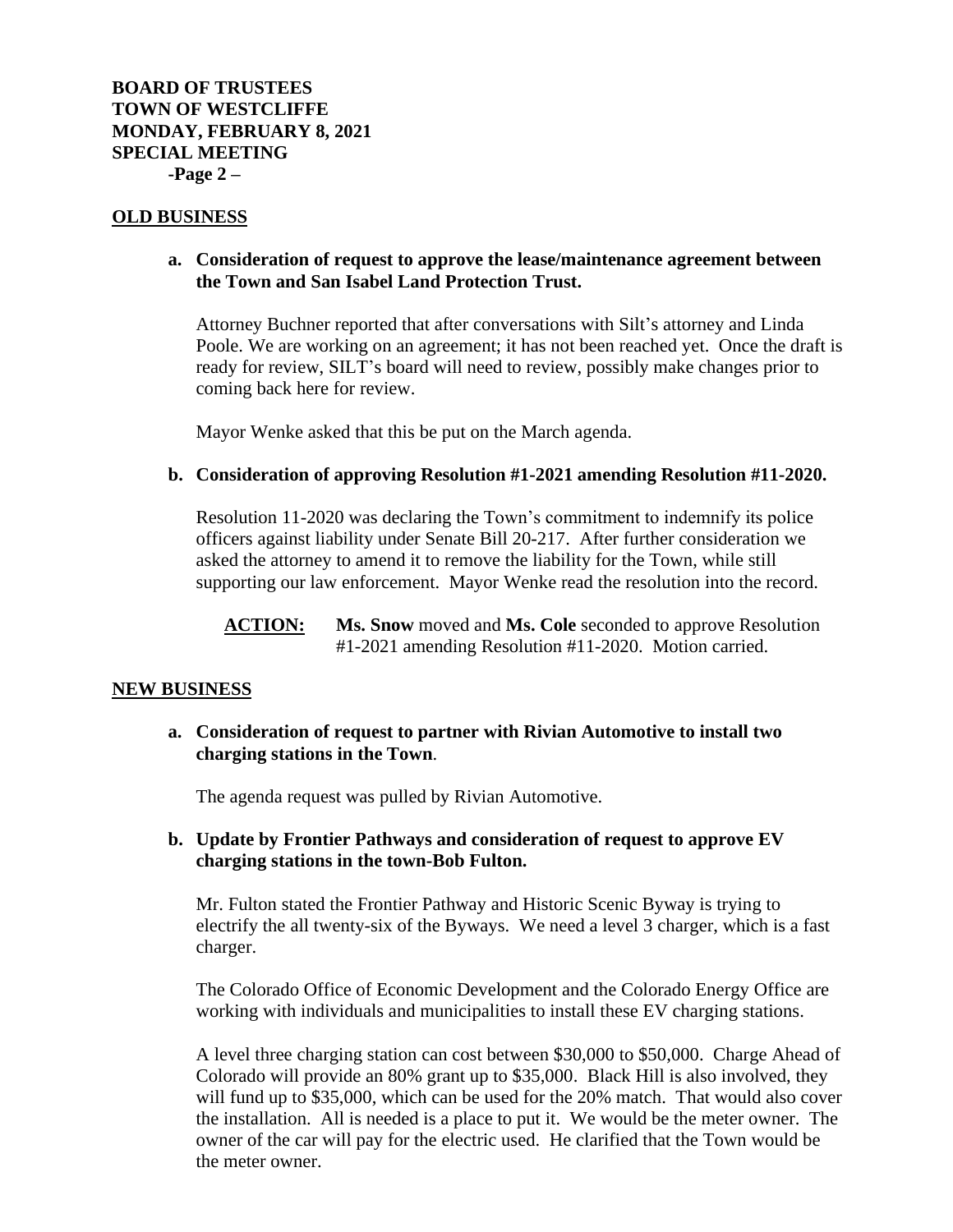#### **NEW BUSINESS CONTINUED**

The ideal place would be the Town parking lot on Rosita.

The grant would need to be submitted by the Town, the next round will be in May and June, we will have help with the grant writing.

It was suggested that Frontier Pathways do a press release holding a public meeting opening the possibility for private businesses to take advantage of this.

The board asked Mr. Fulton to keep Clerk Reis updated and bring this back to the board in March. If Mr. Fulton isn't able to have it ready by March it will be placed on the April agenda.

## **c. Consider and discuss maintenance and other obligations for the Planet Walk infrastructure-Dark Skies.**

Courtney Miller updated the board, stating the delivery is on track for April for the Planet Walk units. Frontier Pathways requested one be installed at the overlook three miles east of town. The units will be installed on the sidewalk, not to impede the walkway.

Some concerns were, who would be responsible for the long-term maintenance, replacement and vandalism cost, insurance liability.

Courtney proposed that the Town would take ownership and be responsible for the long-term maintenance. Dark Skies and Rotary are talking about raising funds for the long-term maintenance. They are warrantied for ten years. The only maintenance that may need done is occasional cleaning. Dark Skies and Rotary volunteers can do that.

It was suggested that a surety bond be put in place. Attorney Buchner said there is a Donation agreement that could be written with specifics and terms for maintenance. Terms could state the Town will only take care of them as far as the warranty does and we can continue to look at it as we go.

Mayor Wenke ask Courtney to get further information from X-Trails regarding maintenance, etc. and discuss the issue with Dark Skies and Rotary regarding if you own them, you would be responsible for fixing them is there is vandalism. Courtney stated the panels are designed that they can be removed and cleaned fairly easy.

Mayor Wenke asked that this be brought back to the board at the March meeting with more facts. Please work with our Town Manager Gabriel Shank.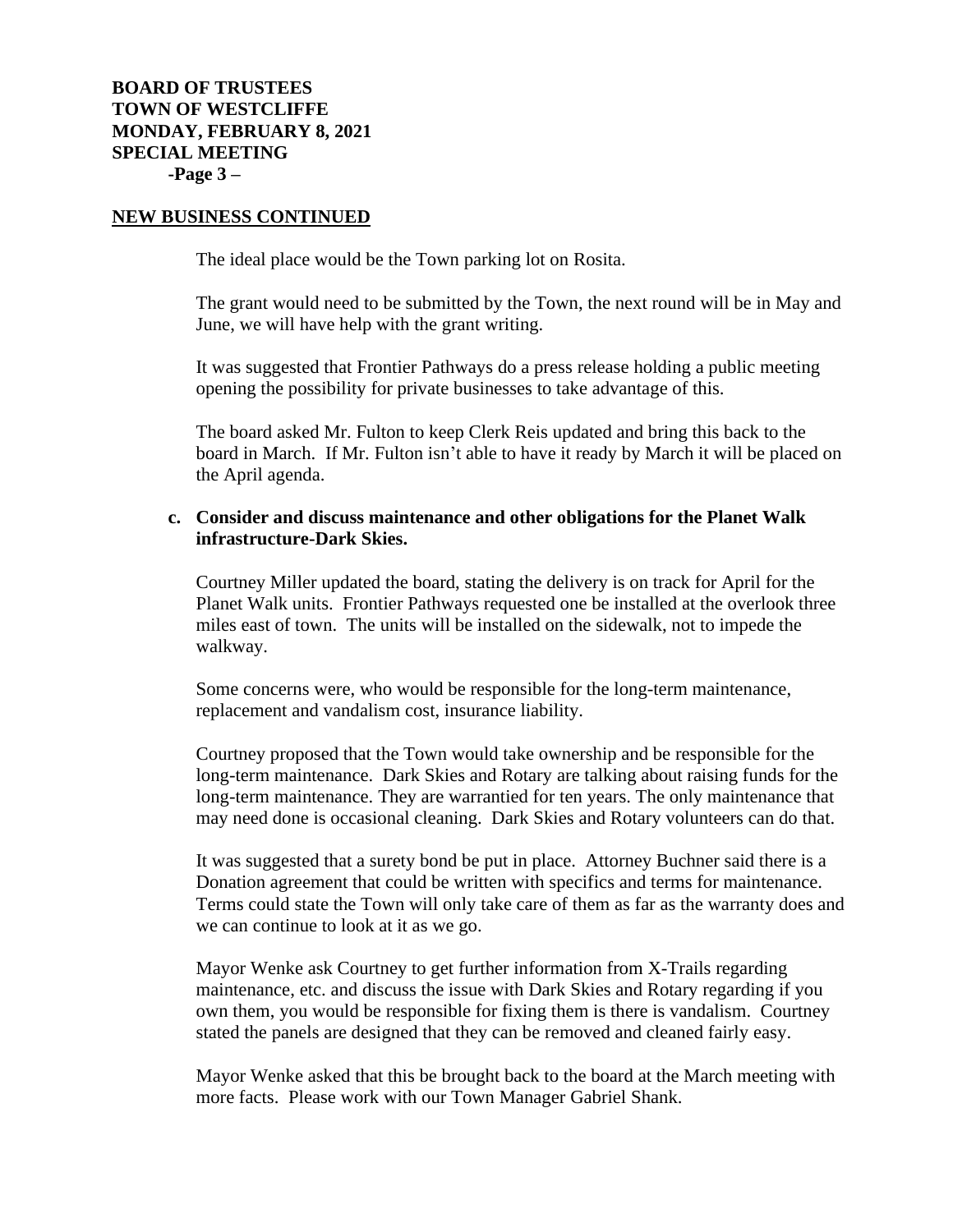## **NEW BUSINESS CONTINUED**

Courtney inquired in the event the Town doesn't take owner ship of them, who would be responsible for the insurance. Mayor Wenke responded we will have to contact our insurance (CIRSA) regarding that. Clerk Reis will have the information for the March meeting.

Courtney also asked for an address for delivery. Mayor Wenke replied that they can be delivered and stored outside at Valley Ace Hardware.

# **d. Consideration of request to approve a Modification of Premises for Antler Liquor.**

Let the record reflect Mr. Clince has stepped down as a trustee for this.

Mr. Clince representing Antler Liquor explained that he would like to eliminate the retail side of the store to add additional space for the alcohol. Clerk Reis reported the application is complete with the correct fees. Once approve it will be mailed to the state for approval.

**ACTION: Mr. Johnston** moved and **Ms. Snow** seconded to approve the Modification of Premises for Antler Liquor. Motion carried.

Let the record reflect Mr. Clince has returned to his seat as a trustee.

# **e. Consideration of advertising a Request for Proposal to fill the Town of Westcliffe Judge position.**

Mayor Wenke reported our current judge is resigning, we need to send out an RFP for a replacement.

**ACTION: Mr. Clince** moved and **Mr. Nordyke** seconded to move forward with the RFP for the judge position. Motion carried.

Mayor Wenke said the Clerk should have the authority to handle this process and report to the board as soon as possible. The board agreed.

Clerk Reis requested that we have one trustee on the interview committee. Mr. Johnston volunteered and the board accepted.

# **f. Consideration of repairing the International dump truck and the John Deere road grader.**

Clerk Reis reported that C Bar C Construction provided the cost of \$3,354 to the repair the snow plow. The board agreed to move forward with the snow plow repair.